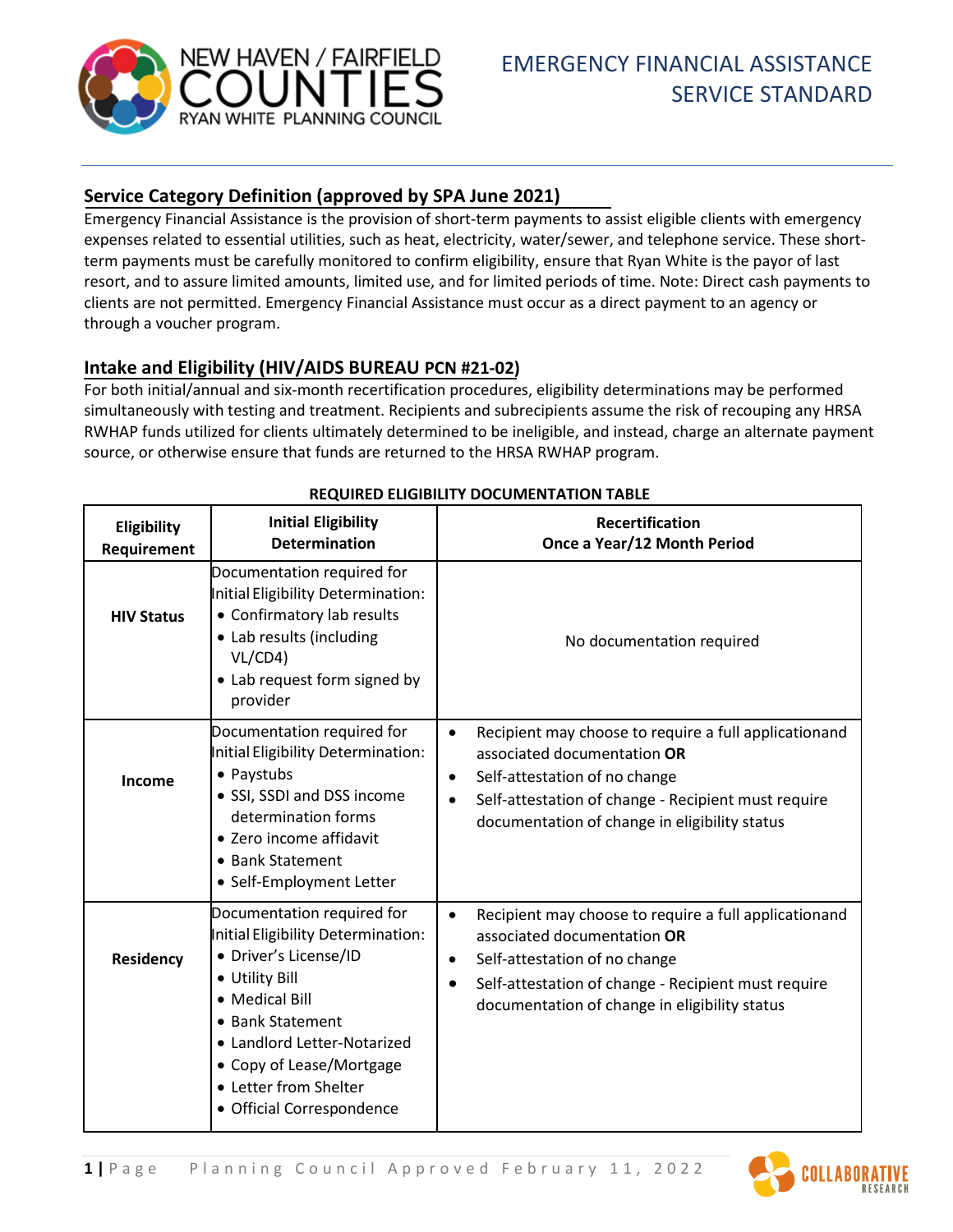

All agencies are required to have a client intake and eligibility policy on file that adheres to the EMA's eligibility policy. It is the responsibility of the agency to determine and document client eligibility status, as outlined in the Ryan White Part A Eligibility Policy in accordance with HRSA/HAB regulations. Eligibility must be completed at least once every six months.

#### **Eligible clients in the New Haven & Fairfield Counties EMA must**:

- Live in New Haven or Fairfield Counties in Connecticut.
- Have a documented diagnosis of HIV/AIDS.
- Have a household income that is at or below 300% of the federal poverty level.

Services will be provided to all clients without discrimination based on: HIV infection, race, creed, age, sex, gender identity or expression, marital or parental status, sexual orientation, religion, physical or mental handicap, immigrant status, prior medical history, or any other basis prohibited by law.

#### **Guidance on Complying with the Payor of Last Resort Requirement**:

- RWHAP Recipients and Subrecipients must ensure that reasonable efforts are made to use non RWHAP resources whenever possible, including establishing, implementing, and monitoring policies and procedures to identify any other possible payors to extend finite RWHAP funds.
- RWHAP Recipients and Subrecipients must maintain policies and document their efforts to ensure that they assist clients to vigorously pursue enrollment in health care coverage and that clients have accessed all other available public and private funding sources for which they may be eligible.
- RWHAP Recipients and Subrecipients can continue providing services funded through RWHAP to a client who remains unenrolled in other health care coverage so long as there is rigorous documentation that such coverage was vigorously pursued.
- RWHAP Recipients and Subrecipients should conduct periodic checks to identify any potential changes to clients' healthcare coverage that may affect whether the RWHAP remains the payor of last resort and require clients to report any such changes.

#### **Payor of Last Resort**:

Once a client is eligible to receive RWHAP services, the RWHAP is considered the payor of last resort, and as such, funds may not be used for any item or service to the extent that payment has been made, or can reasonably be expected to be made under:

- 1. Any State compensation program
- 2. An insurance policy, or under any Federal or State health benefits program
- 3. An entity that provides health services on a pre-paid basis

#### **Personnel Qualifications (including licensure)**

none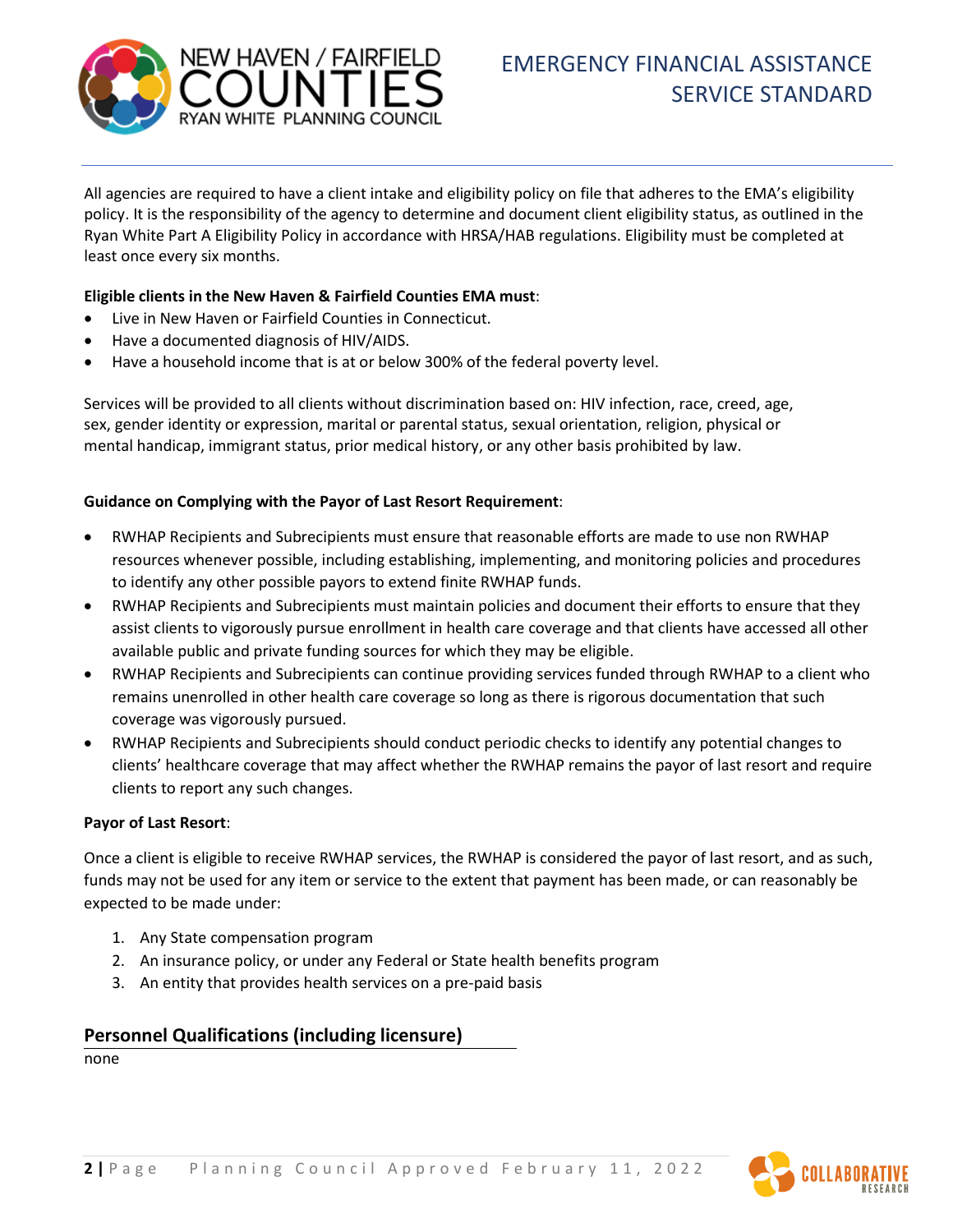

## **Care and Quality Improvement Outcome Goals**

Program Outcome:

• 90% of clients are virally suppressed as evidenced by the last viral load test within the measurement year (<200 copies/mL) as documented in the reporting system.

| HRSA/HAB Performance Measure: Viral Suppression (NQF#: 2082)                                                                                                                                                                                                                                                                                                                                                     |                                                                                                                                                                                                                                                                                                                                                                                                                                                                                                                                                                                                                                                                                                                                                                                                                                                                                                                                                                                                                                                       |      |  |  |  |
|------------------------------------------------------------------------------------------------------------------------------------------------------------------------------------------------------------------------------------------------------------------------------------------------------------------------------------------------------------------------------------------------------------------|-------------------------------------------------------------------------------------------------------------------------------------------------------------------------------------------------------------------------------------------------------------------------------------------------------------------------------------------------------------------------------------------------------------------------------------------------------------------------------------------------------------------------------------------------------------------------------------------------------------------------------------------------------------------------------------------------------------------------------------------------------------------------------------------------------------------------------------------------------------------------------------------------------------------------------------------------------------------------------------------------------------------------------------------------------|------|--|--|--|
| <b>STANDARD/MEASURE</b>                                                                                                                                                                                                                                                                                                                                                                                          | <b>AGENCY RESPONSIBILITY</b>                                                                                                                                                                                                                                                                                                                                                                                                                                                                                                                                                                                                                                                                                                                                                                                                                                                                                                                                                                                                                          |      |  |  |  |
| Clients are virally suppressed.                                                                                                                                                                                                                                                                                                                                                                                  | Documentation that the client is virally suppressed as<br>evidenced by the last viral load test within the<br>measurement year (<200 copies/mL) as documented in the<br>reporting system.                                                                                                                                                                                                                                                                                                                                                                                                                                                                                                                                                                                                                                                                                                                                                                                                                                                             | 90%  |  |  |  |
| HRSA/HAB National Program Monitoring Standards for RWHAP Part A: Section C: Support Services<br><b>GOAL</b>                                                                                                                                                                                                                                                                                                      |                                                                                                                                                                                                                                                                                                                                                                                                                                                                                                                                                                                                                                                                                                                                                                                                                                                                                                                                                                                                                                                       |      |  |  |  |
| <b>STANDARD/MEASURE</b>                                                                                                                                                                                                                                                                                                                                                                                          | <b>AGENCY RESPONSIBILITY</b>                                                                                                                                                                                                                                                                                                                                                                                                                                                                                                                                                                                                                                                                                                                                                                                                                                                                                                                                                                                                                          |      |  |  |  |
| EFA to individual clients is provided with<br>limited frequency and for limited periods of<br>time, with frequency and duration of<br>assistance specified by the Recipient.                                                                                                                                                                                                                                     | Provide assurance to the Recipient that all EFA:<br>1. Was for allowable types of assistance<br>2. Was used only in cases where Ryan White was the payor<br>of last resort<br>3. Met Recipient- specified limitations on amount and<br>frequency of assistance to an individual client<br>4. Was provided through allowable payment methods<br>Agency has documented criteria to determine eligibility for<br>financial assistance. Documentation in client chart of all<br>payments made through a voucher program or short-term<br>payments to the service entity, with no direct payments to<br>clients.<br>Maintain and make available to the Recipient program<br>documentation of assistance provided, including:<br>1. Number of clients and amount expended for each type<br>of EFA<br>2. Summary of number of EFA services received by client<br>3. Methods used to provide EFA (e.g., payments to<br>agencies, vouchers) Agency assists client in seeking at least<br>3 alternate funding sources and documents efforts in client<br>chart. | 100% |  |  |  |
| Assistance is provided only for the<br>following essential services: utilities,<br>housing, food (including groceries, food<br>vouchers, and food stamps), or<br>medications.<br>Payments are made either through a<br>voucher program or short-term payments<br>to the service entity, with no direct<br>payments to clients.<br>Emergency funds are allocated, tracked,<br>and reported by type of assistance. |                                                                                                                                                                                                                                                                                                                                                                                                                                                                                                                                                                                                                                                                                                                                                                                                                                                                                                                                                                                                                                                       | 100% |  |  |  |
| Ryan White is the payor of last resort.                                                                                                                                                                                                                                                                                                                                                                          |                                                                                                                                                                                                                                                                                                                                                                                                                                                                                                                                                                                                                                                                                                                                                                                                                                                                                                                                                                                                                                                       |      |  |  |  |

# **Service Standards and Goals**

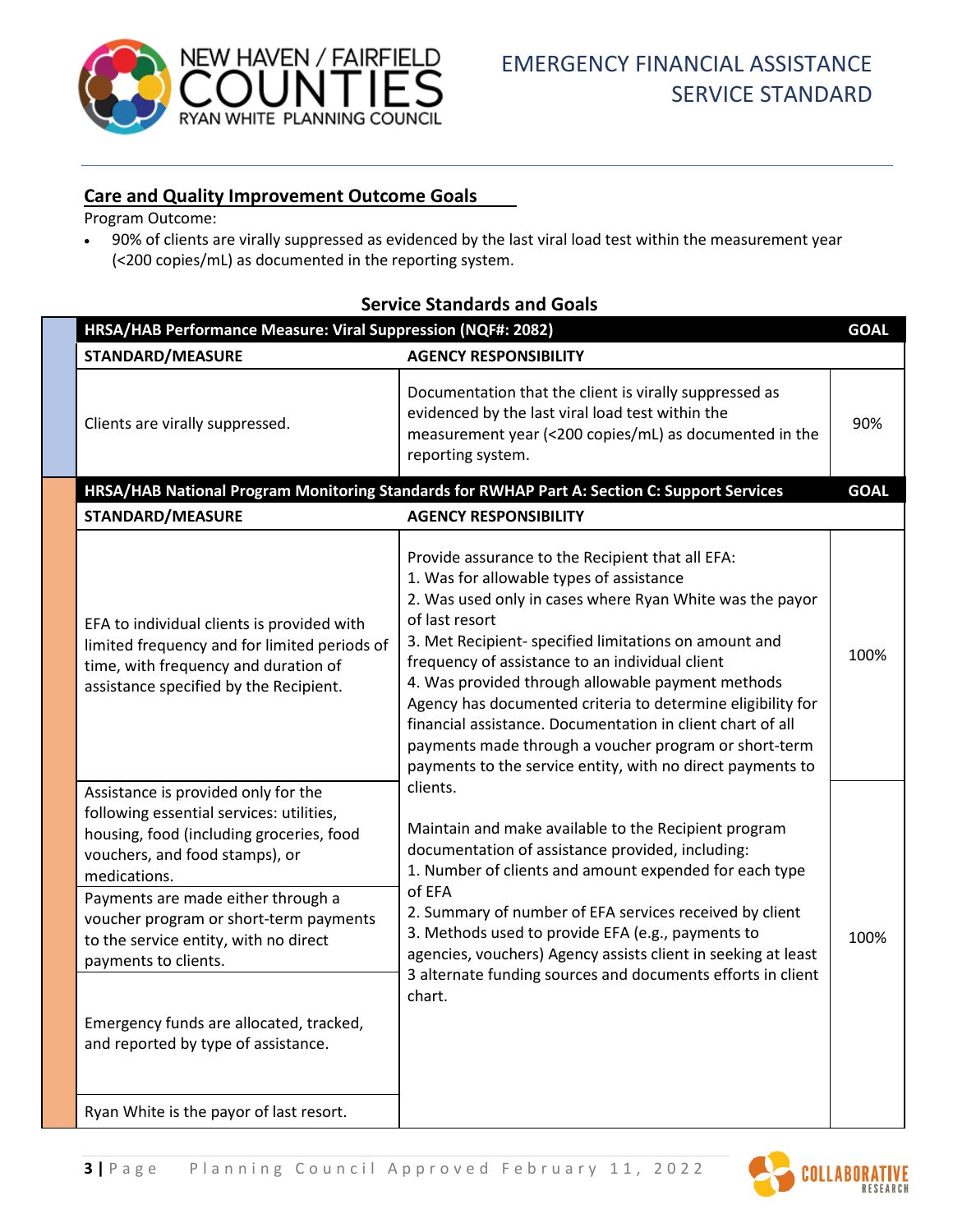

# EMERGENCY FINANCIAL ASSISTANCE SERVICE STANDARD

| New Haven/Fairfield Counties EMA RWHAP Part A Program Monitoring Standards for Emergency<br><b>Financial Assistance</b>                                                                                      |                                                                                                                                                                             |      |  |
|--------------------------------------------------------------------------------------------------------------------------------------------------------------------------------------------------------------|-----------------------------------------------------------------------------------------------------------------------------------------------------------------------------|------|--|
| <b>STANDARD/MEASURE</b>                                                                                                                                                                                      | <b>AGENCY RESPONSIBILITY</b>                                                                                                                                                |      |  |
| Agency provides orientation for staff<br>members and follows written guidelines,<br>without exception.                                                                                                       | Client's chart documents adherence to guidelines.                                                                                                                           | 100% |  |
| Agencies stay within the emergency<br>financial assistance cap or inform the case<br>managers when it will be exceeded.                                                                                      | Agency documents occurrences when case manager was<br>informed that the emergency financial assistance cap was<br>exceeded.                                                 | 100% |  |
| Provider will establish collaborative<br>relationships with other Emergency<br>Financial Assistance providers.                                                                                               | Letter of collaboration in place between providers/case<br>management agencies.                                                                                             | 100% |  |
| Provider adheres to the Planning Council<br>written guidelines that list the criteria,<br>including allowable extenuating<br>circumstances to determine if a client is<br>eligible for financial assistance. | Agency has documented criteria to determine eligibility for<br>financial assistance.                                                                                        | 100% |  |
| Services are made available to all<br>individuals who meet EFA program<br>eligibility requirements.                                                                                                          | Eligibility criteria include 30 days or more past due bill<br>notice, inability to pay bill (lack of employment, no other<br>source of funds, or no other funding program). | 100% |  |
| Agency issues payment to ensure there is<br>no service interruption.                                                                                                                                         | Client chart shows payment made to ensure continuous<br>service or note in chart when payment arrangement made.                                                             | 100% |  |

## **Clients Rights and Responsibilities**

Agencies providing services are required to have a statement of consumer rights and responsibilities posted and/or accessible to the client. Each agency will take all necessary actions to ensure that services are provided in accordance with the consumer rights and responsibilities statement and that each consumer fully understands their rights and responsibilities.

# **Client Charts, Privacy, and Confidentiality**

Agencies providing services must comply with the Health Insurance Portability and Accountability Act (HIPAA) provisions and regulations and all federal and state laws concerning confidentiality of the client's Personal Health Information (PHI). Agencies must have a client's release of information policy in place and review the release regulations with the client before services are provided. A signed copy of the client's release of information must be included in the client's chart.

## **Cultural and Linguistic Competency**

Agencies providing services must adhere to the National Standards on Culturally and Linguistically Appropriate Services. (Please see<https://minorityhealth.hhs.gov/omh/browse.aspx?lvl=2&lvlid=53> for more information)